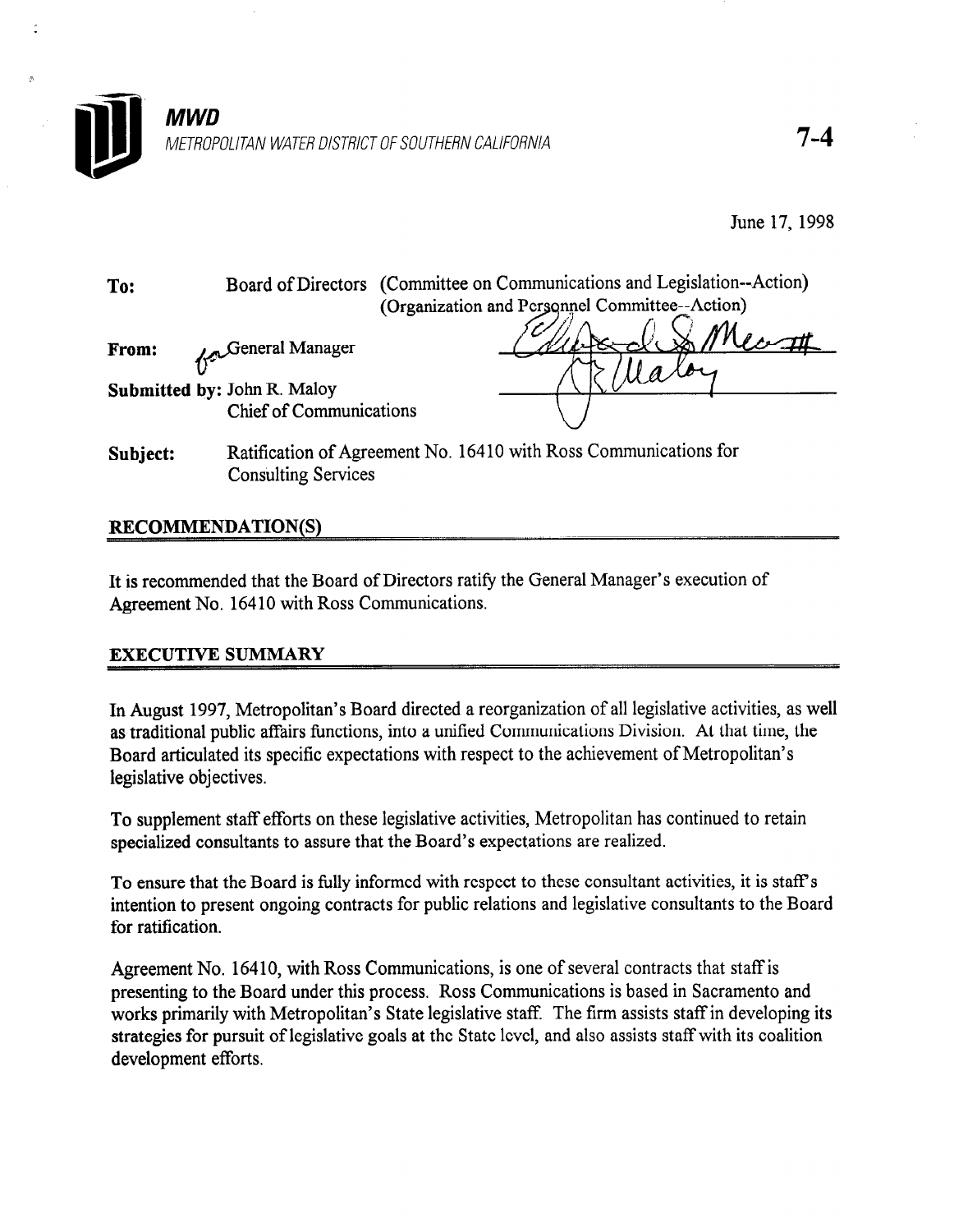## DETAILED REPORT

In August 1997, Metropolitan's Board directed a reorganization of all legislative activities, as well as traditional public affairs functions, into a unified Communications Division. At that time, the Board articulated its specific expectations with respect to the achievement of Metropolitan's legislative objectives. To supplement staff efforts on these legislative activities, Metropolitan has continued to retain consultants with particular expertise in legislative process and/or water policy to assure that the Board's expectations are realized.

To ensure that the Board is fully informed with respect to these consultant activities, it is staff's intention to present ongoing contracts for public relations and legislative consultants to the Board for ratification. Agreement No. 16410, with Ross Communications, is one of several contracts that staff is presenting to the Board under this process.

Metropolitan has contracted with Ross Communications since April 1997. Agreement No. 13741 was awarded as a short-term sole-source contract, with a maximum payable of \$45,000, including expenses. Subsequently, when this first contract expired, new legislative challenges evolved and it became apparent to staff that it would be necessary to again contract with Ross Communications. Under the current Agreement (No. 16410), which was effective October 1997 and is a solesource Agreement, the maximum amount payable is \$71,000, inclusive of expenses. The consultant, however, continues to be paid at the same rate as was negotiated in the initial contract.

Ross Communications provides services in the following areas:

- 1. Developing strategy to pursue legislative goals at the State level; and
- 2. Assisting Metropolitan with its coalition development efforts.

Staff feels that Richard Ross, principal of Ross Communications and the primary Metropolitan contact, is uniquely qualified to perform these services. Mr. Ross' background includes experience as a staff member to the former Speaker of the Assembly, Willie Brown. He has excellent working relationships with Democratic legislators and labor leaders. He has also managed numerous high-profile statewide and local campaigns for individuals and ballot initiatives.

Recent activities of Ross Communications have included work on legislation for bonds to fund Colorado River storage, work on legislation for regulation of perchlorate, and supporting Metropolitan's overall education efforts directed toward State legislators. Ross Communications has also assisted Metropolitan staff in securing appointments for Metropolitan Directors with various high-level officials.